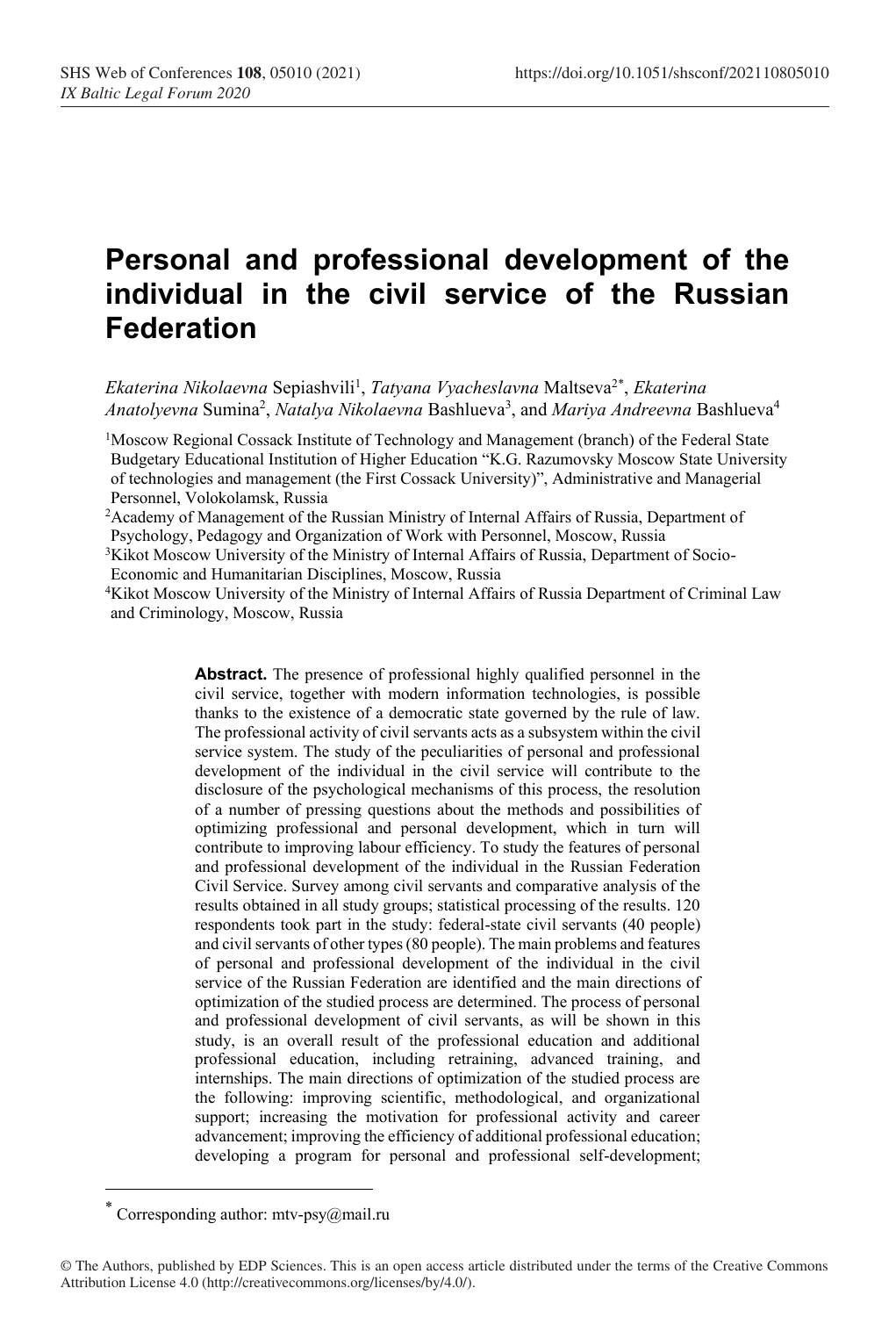introducing additional forms and technologies for improving professional skills of state civil servants. **Keywords:** personal development, professional psychology, job

satisfaction

#### **1 Introduction**

The beginning of the 21th century is marked in Russia by the formation of the civil service system (hereinafter-the Civil Service), which is key to creating core expertise in all types of the state personnel.

The signing of the Federal Law No. 58-FZ under the date of May 27, 2003 "On the Civil Service System of the Russian Federation" [1] played an important role in the formation and further development of the Civil Service institute in modern Russia. The normative consolidation of service types, as well as the basic principles of construction and functioning of the system of the Russian Federation (hereinafter referred to as the Russian Federation) State Civil Service, allows us to talk about the creation of state civil servants corps with certain personal characteristics and professional competencies that are necessary for the efficient functioning of executive authorities.

The very existence of a democratic state governed by Law makes it necessary to have professional, highly qualified personnel at the CS to use modern information technologies.

The signing of Decree No. 288 of June 24, 2019 "On the main directions of development of the State Civil Service of the Russian Federation for 2019-2021 period" [2] by the President of the Russian Federation is aimed at improving the procedure of appointing citizens and state civil servants to positions at the state civil service, encouraging civil servants to improve the efficiency of their professional performance, developing the system of state legal and social guarantees in the civil service, introducing new forms of professional development of civil servants, including the use of information and communication technologies and their accelerated implementation in federal executive bodies in order to improve the quality of personnel work. Thus, the personal and professional development of civil servants comes to the fore.

The professional activity of state civil servants, their professional path acts as a subsystem within the civil servants system. The study of the peculiarities of personal and professional development of the individual in the CS will contribute to answering a number of questions about the methods and opportunities for the efficiency of professional and personal development, about psychological mechanisms for improving labour efficiency.

The hypothesis of the study was the assumption that the success of personal and professional development of the individual in the CS affects the efficiency of their work, the development of professionalism and the life of the individual as a whole. The aim of the study was to gather empirical evidence about the features of this process in the individual working at the CS of different types, but also to determine the main directions of its optimization.

#### **2 Methods**

In order to study civil servants' personal and professional development, the authors questioned them; a comparative analysis of the answers obtained in study groups and statistical processing was carried out.

In the study, 120 respondents took part: federal-state civil servants (40 people) and civil servants of other types (80 people).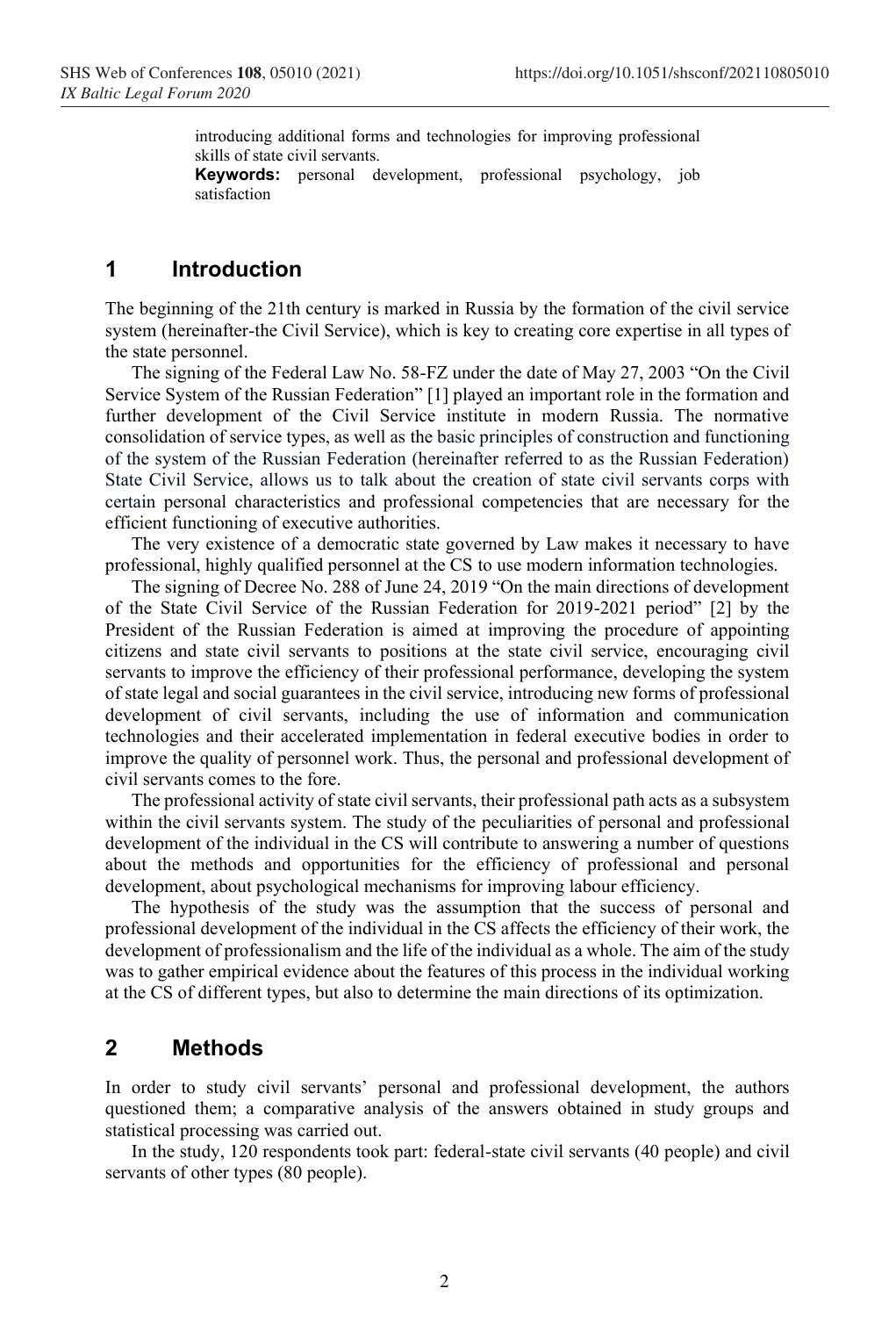The questionnaire had 15 questions in total. They were grouped into four semantic blocks: "personal" questions; questions about working conditions in the public service; their attitude to the public service; the image they have about their work.

### **3 Results**

The group of respondents consisted of the following people. The study involved 85 men  $(70.8\%)$  and 35 women  $(29.2\%)$ , of which: more than  $60\%$  – employees of the state service of other types, 33% – federal-state civil servants.

The study of the education level (Fig. 1) showed that a larger percentage of respondents have higher education and to a much lesser degree – secondary vocational and general secondary education. At the same time, it should be noted that respondents with secondary vocational and general secondary education are 100% in the 25-30-year age group.



**Fig. 1.** The level of education among respondents.

Figure 2 shows the experience of the CS in the comparison between federal-state civil servants and employees of other types of civil service. When analysing the data, it should be concluded that employees of other types of civil service for the most part do not have work experience before starting their service, and federal-state civil servants at the time of admission to the CS forces already have work experience. At the same time, 80% of federalstate civil servants do not change their place of service, and 70% of civil service employees of other types have moved to other places of service.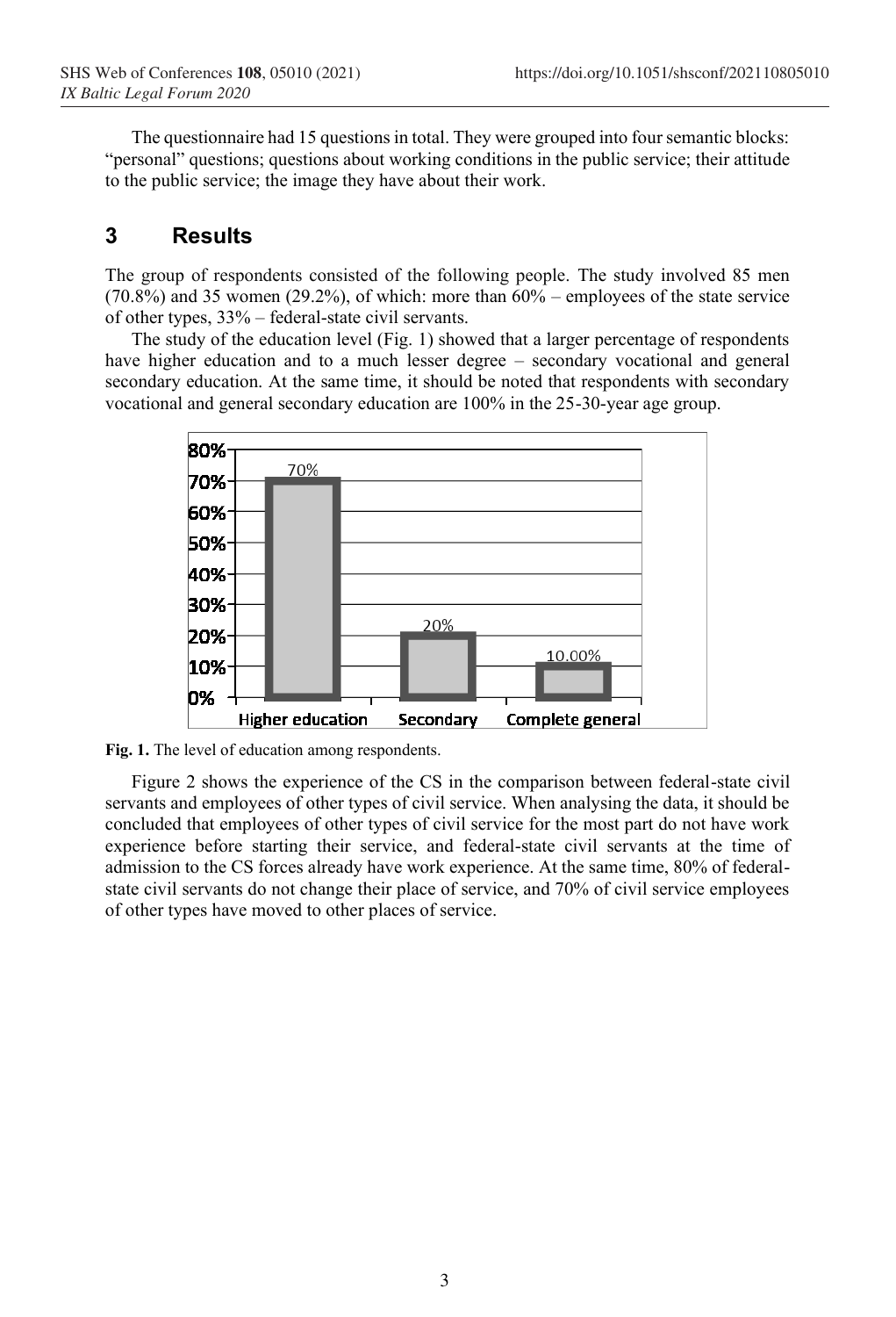

**Fig. 2.** Public service experience.

Figures 3 and 4 illustrate the desire to consciously become a civil servant – most civil servants simply chose a suitable job for themselves, while other types of civil servants consciously sought to serve their country.



**Fig. 3.** Consciousness of choice of federal public civil servants.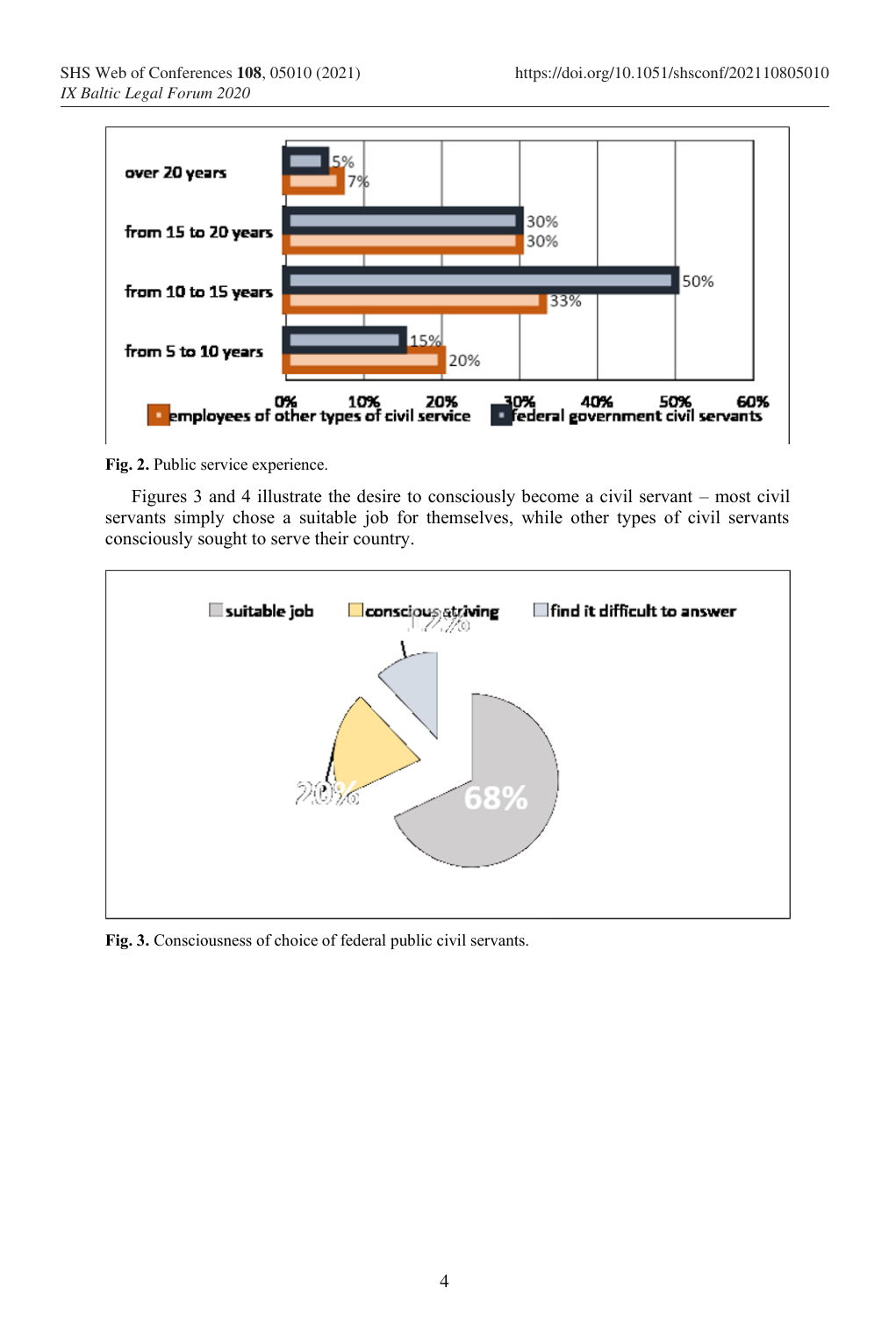

**Fig. 4.** Consciousness of choice of civil service employees of other types.

When studying working values, the respondents' opinions were distributed as follows (Fig. 5). More than half of the respondents' value working in CS for stability and job security, as well as the availability of connections and additional social benefits and guarantees. Only a small percentage of respondents considered CS an interesting job where one can earn good money with a convenient working day schedule.

The block of questions was devoted to the study of the attitude towards CS. So 80 % of respondents consider the civil service rather prestigious than not, 15% – rather not prestigious than prestigious, 5% consider the CS not prestigious at all. All respondents think about changing their professional activities and/or switching to business projects, with 28% admitting that they think about it often, while others think about it from time to time. Only 23% of respondents are ready to move from place to place for career growth, salary increase (in the service, with the provision of employer-rented housing), to change the region at least once every 3-4 years.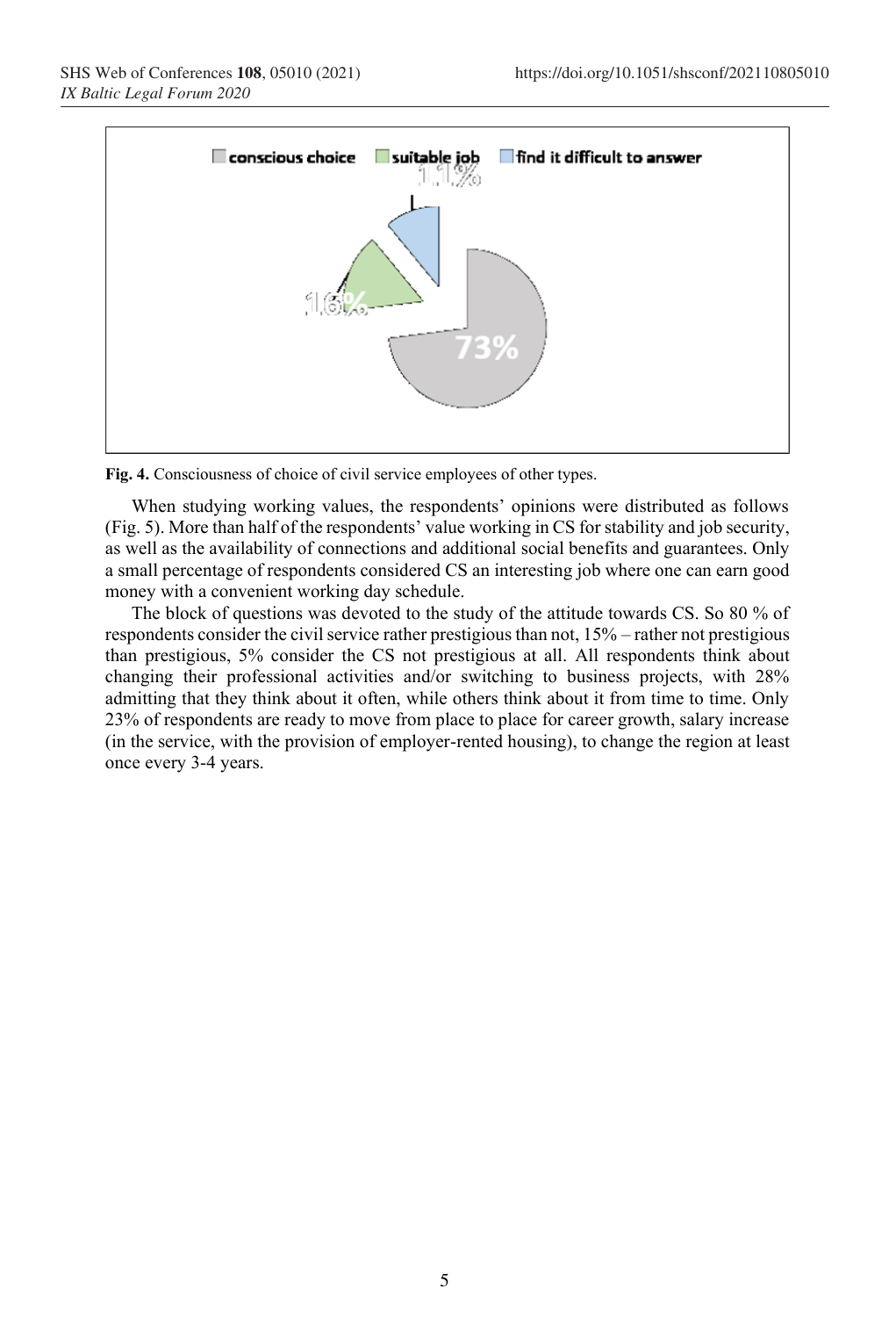

**Fig. 5**. Performance values.

The respondents were also asked questions about their professional and career growth (Figures 6, 7 and 8). Based on the responses, it should be concluded that all employees of other types of civil service are involved in internal internships, and the vast majority have already participated in additional training programs. Unfortunately, such forms of professional development as international internships, seminars, and training courses are often not used in the federal executive authorities.

When answering the question about the benefits of participating in additional professional training, retraining, and/or advanced training programs, most respondents chose the following answers: "I have significantly broadened my horizons" and "I have learned about the latest trends and current (international) experience in a particular field."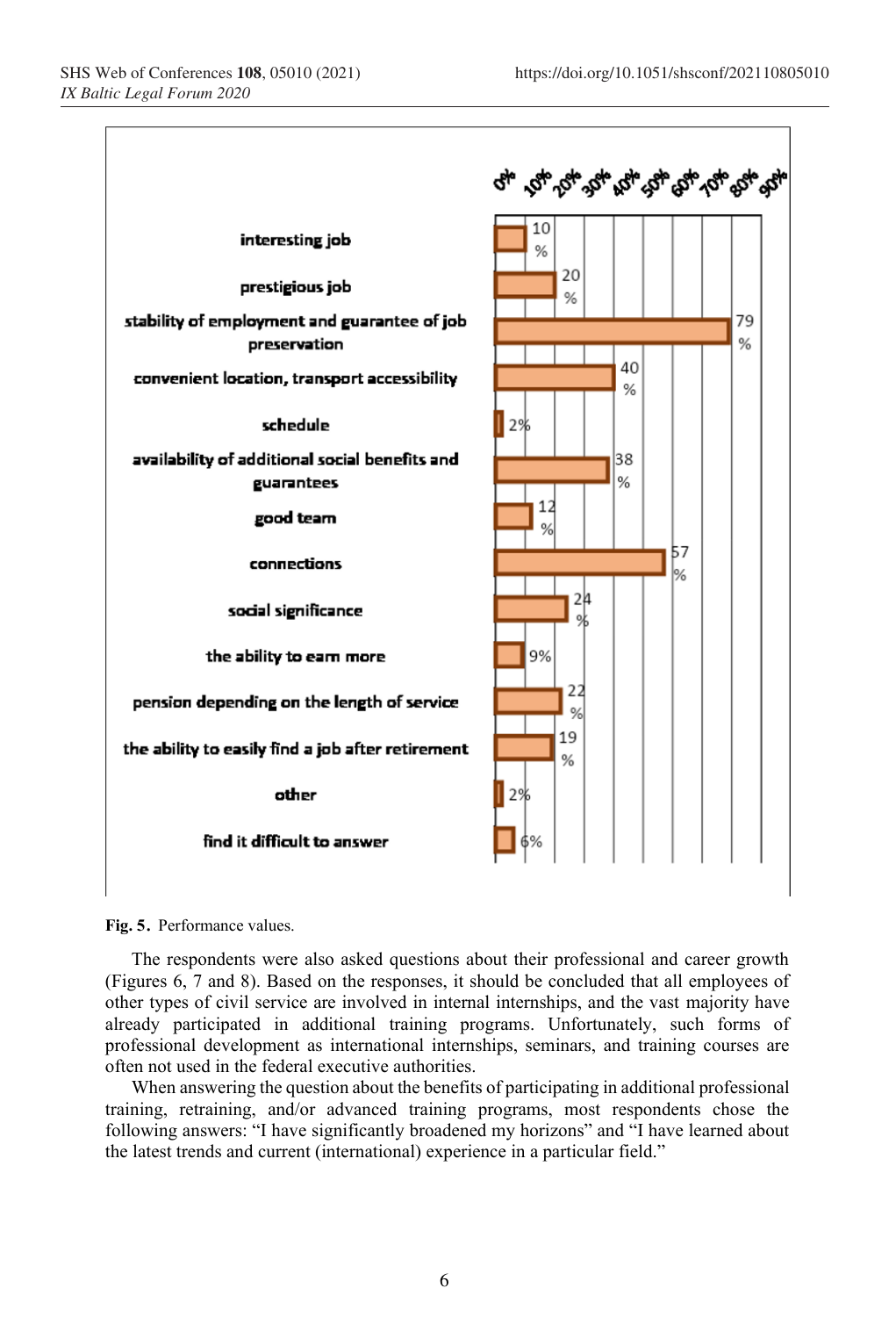

**Fig. 6.** Participation in the forms of professional development.



**Fig. 7.** Opinion on the results of professional development programs.

Also, the majority of respondents believe that professional development programs provide the development of necessary professional competencies.

The respondents answered about the predictability of the conditions of career growth, depending on the type of CS. They are considered certain and understandable by employees in other types of civil service. However, federal public civil servants mostly see this dependence on the state body head, only a fourth of public civil servants see the conditions for their career as defined and understandable.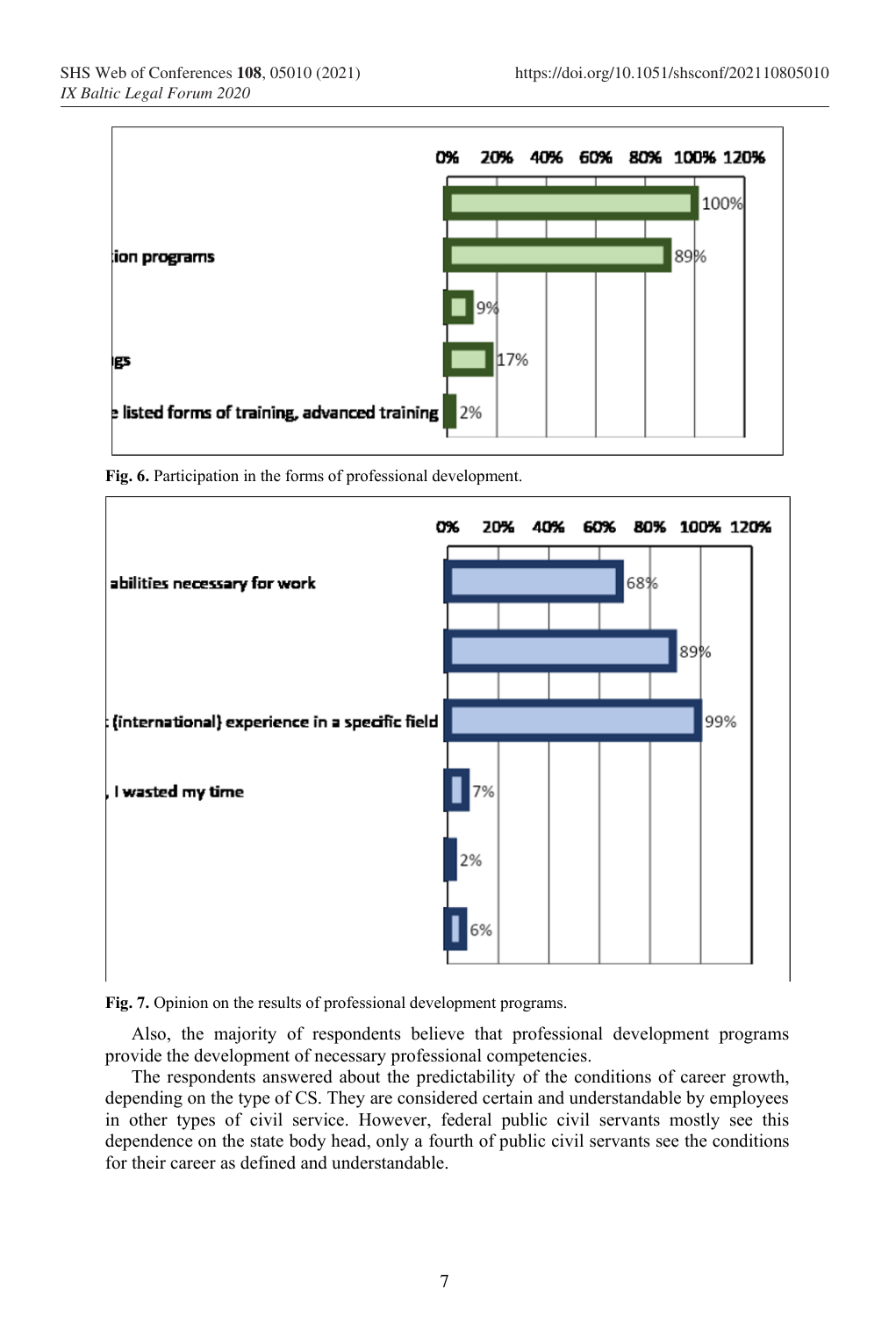

**Fig. <sup>8</sup>**. Opinion on career growth.

#### **4 Discussion**

Questions on the personal and professional development of the individuals in the Russian Federation Civil Service can be found in the scientific works of Shadrikov [3], Shepel [4], which paid attention to the study of the essence of professional development in the field of public administration, Atamanchuk, Matirko [5], Ignatova, Kozachok, Pashin [6], Korostyleva [7], who study the professionalism and professionalization of state civil servants, Dyachkov [8], Isaev [9], who studied the factors of professional development in the field of public administration, Mogilevkin [10], Shevel [11], who studied the personal qualities of civil servants necessary for professional development and career growth, Derkach [12], Zeer [13], who analyzed this process from the point of view of psychological and acmeological approaches, Miroshnikov, Charkina [14], Parkhomenko-Kutsevil [15] who addressed the problem professional education of civil servants. A broad monographic study of the psychological problems of professional formation of civil servants was conducted by Akimova [16], and Bushueva [17] studied management issues of professional development of state civil servants.

At the moment, the problem of personal and professional development of the individual in the CS is actively covered in scientific works of both Russian and foreign authors: Kruyen, Genugten [18], Knies, Boselie, Goud-Williams, and Vandenabeele [19], Kozhanov, Maltseva [20], Chetverikova, Kolmykova [21], Bashurov [22], Gorach et al. [23], Wang et al. [24].

Having analyzed the results of this study researchers found that these results do not contradict the data obtained in the above-mentioned studies, but complements them taking into account the current stage of development of the civil service.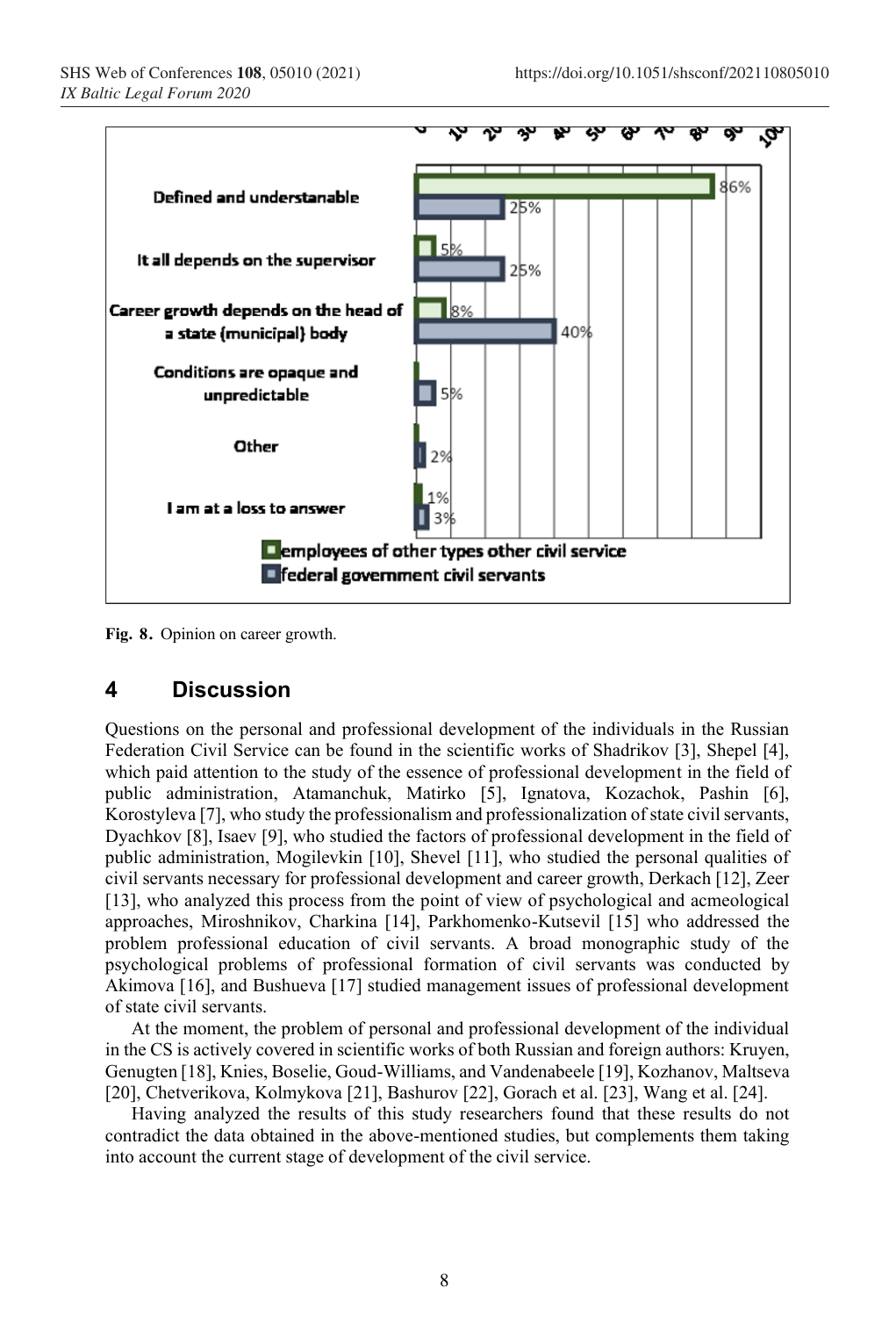# **5 Conclusion**

The authors are set to determine the main problems and directions of optimizing the personal and professional development of the individual in Russian CS. Among the main problems of personal and professional development of civil servants, which can also act as features of their professional development, the following are identified:

- insufficient scientific, methodological, and organizational support for the personal and professional development of civil servants;

- low motivation and weak connection between professional development and career advancement;

- lack of effective mechanisms for continuing professional education;

- HR and psychological services advisors do not pay enough attention to the organization of personal and professional development of civil servants, do not have sufficient authority, and are not responsible for the organization and control of their professional development;

- additional forms and technologies for improving the skills of civil servants are being introduced with lots of issues.

The process of personal and professional development of civil servants, as shown by the study, is an overall result of the professional education and additional professional education, including professional retraining, advanced training, and internships.

## **References**

1. O sisteme gosudarstvennoy sluzhby Rossiyskoy Federatsii: feder. Zakon Ros. Federatsii [The Federal Law No. 58-FZ dd. 27 May 2003, "On the System of Public Service in the Russian Federation" [Online]. Access from the ConsultantPlus Legal Reference System. Available:

http://www.consultant.ru/document/cons\_doc\_LAW\_42413/

- 2. Ukaz Prezidenta RF "Ob osnovnykh napravleniyakh razvitiya gosudarstvennoy grazhdanskoy sluzhby RF [Decree of the President of the Russian Federation No. 288 under date of June 24, 2019 "On the main directions of development of the State Civil Service of the Russian Federation for 2019-2021"] [Online]. Access from the ConsultantPlus Legal Reference System. Available: <http://www.kremlin.ru/acts/bank/44367>
- 3. V.D. Shadrikov, Problemy sistemogeneza professionalnoy deyatelnosti [Problems of the systematic genesis of professional activities] (Nauka Publ., Moscow, 1982)
- 4. V.M. Shepel, Nastolnaya kniga biznesmena i menedzhera: upravlencheskaya gumanitarologiya [Businessman's Handbook: managerial humanitarian studies] (Finansy i Statistika, Мoscow, 1992)
- 5. S.G. Atamanchuk, V.I. Matirko, Gosudarstvennaya sluzhba: kadrovyi potentsial [Public service: Human Resources Potential: textbook] (Delo Publ., Moscow, 2001)
- 6. T.V. Ignatova, V.I. Kozachok, L.A. Pashin, Mid-Russian Bulletin of Social Sciences, **6**, 34 (2015)
- 7. N.N. Korostyleva, Bulletin of Povolzhsky Institute of Management named after P.A. Stolypin, **2(41)**, 58 (2014)
- 8. V.M. Dyachkov, Optimizatsiya lichnostno-professionalnogo razvitiya gossluzhashchikh regionalnogo upravleniya [Optimization of personal and professional development of civil servants of regional state authorities], PhD thesis of Psychological Sciences (Moscow, 1997)